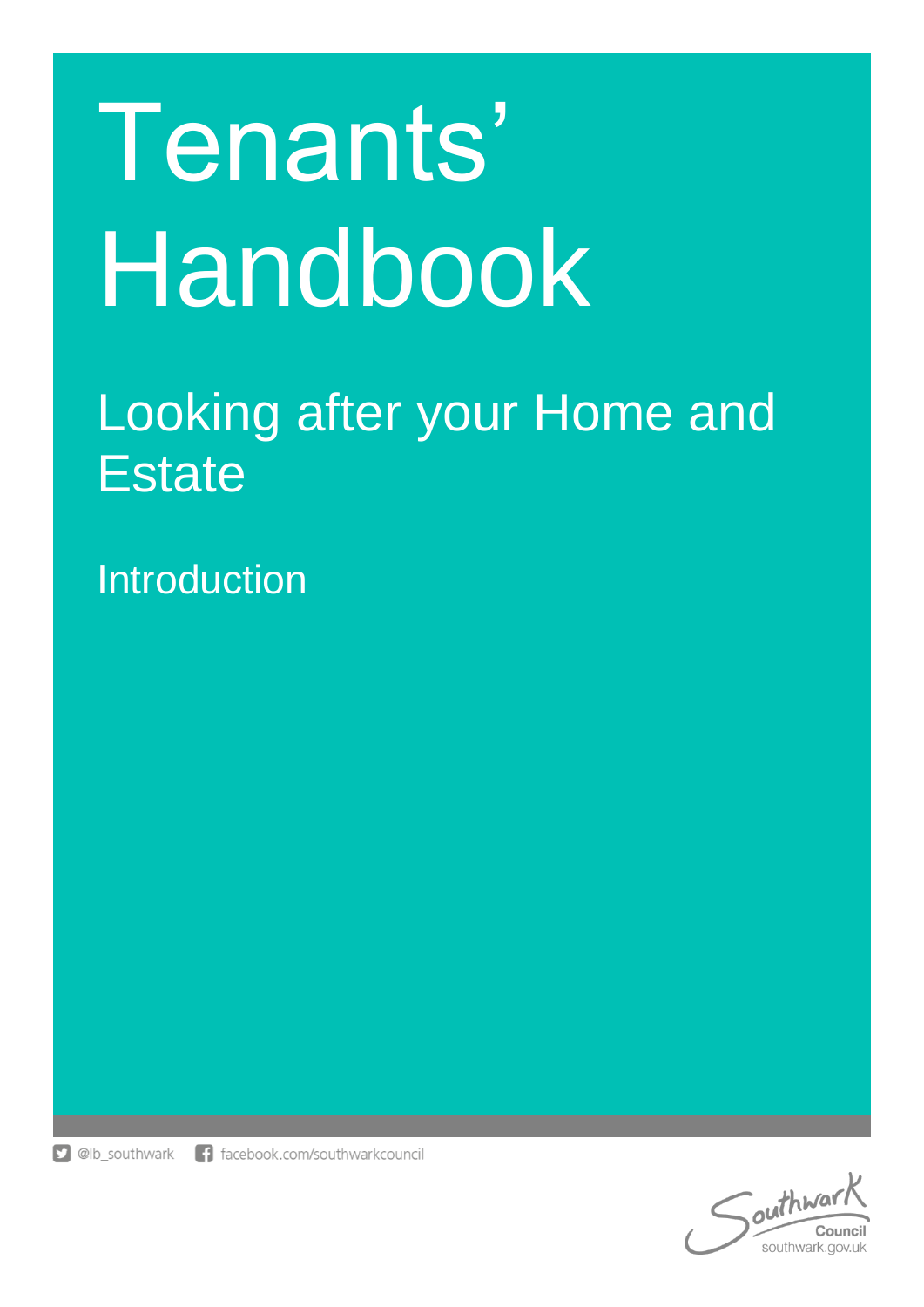# **Introduction**

This chapter tells you about estate services and housing repairs. It describes the services provided to your home and our estates.

It also has general advice on looking after your home and what to do if something goes wrong, including reporting repairs.

# **Part A – Looking after your home and estate**

# **Clean and green**

We are committed to a cleaner and greener Southwark. We want high standards for your estates and all public areas and we want to make sure recycling is a top priority for everyone.

We need your help every day to achieve this and keep Southwark clean and green.

We clean all shared estate areas (inside or outside), blocks and sheltered units by:

- Clearing fallen leaves
- Removing graffiti within 24 hours
- Making sure outside areas are free of litter
- Cleaning lifts, landings, balconies and stairs regularly
- Removing any large items of rubbish from shared areas
- Making sure that pathways are gritted when the weather is snowy or icy.

# **Reporting repairs**

You can report repairs online via **www.southwark.gov.uk/repairs**

If you do go online there are several options including: 'Report a repair' and 'Emergency repairs', which you can click to report your repair. When you click on the button you are taken to a form to complete. Simply enter your details and tell us what the repair is. There are diagrams showing you how to report a repair by clicking on the picture that best shows the repair you need.

You can report non-urgent repairs via email: **www[.repairs@southwark.gov.uk](mailto:repairs@southwark.gov.uk)**

You can also report repairs via telephone 0800 952 4444

#### **Emergency repairs**.

Generally a repair is categorised as an emergency if it poses a serious risk to health and safety, the structure of the property, or results in the property being insecure.

- If the repair is an emergency we will attend within 24 hours.
- For all repair emergencies, telephone the 24 hour free phone number 0800 952 4444 or email: **repairs@southwark.gov.uk**

However, if your call refers to a gas, electricity or water supply problem you should contact:

**Gas leaks**: 0800 111 999

**Electricity** (UK Power Networks): 0800 028 0247

**Thames Water**: 0800 714 614

**When will an emergency repair be fixed?**

If there is a danger to your health and safety we will try to attend within two hours of the repair being reported, or within four hours if it's about heating, estate lighting or door entry systems. This will be to make the situation safe as we may have to come back another day to do the full repair.

#### **Estate inspections**

You have an open invitation to take part in our programme of monthly estate inspections – walking the estate together is a good way to look at real issues and plan action. Estate inspections are an informal walkabout on your estate with both council officers and tenants, where you can point out the issues which you think are important and need action.

If you want to get involved, contact your Resident Services Officer or designated customer contact point to find out more about this; the more you join in the better your services will be

#### **Reporting issues on estates**

If you live on a housing estate you can report any problems needing a repair directly on 0800 952 4444. This could be anything from a lift that is out of order, or broken glass on a stairwell, to a security door not closing properly.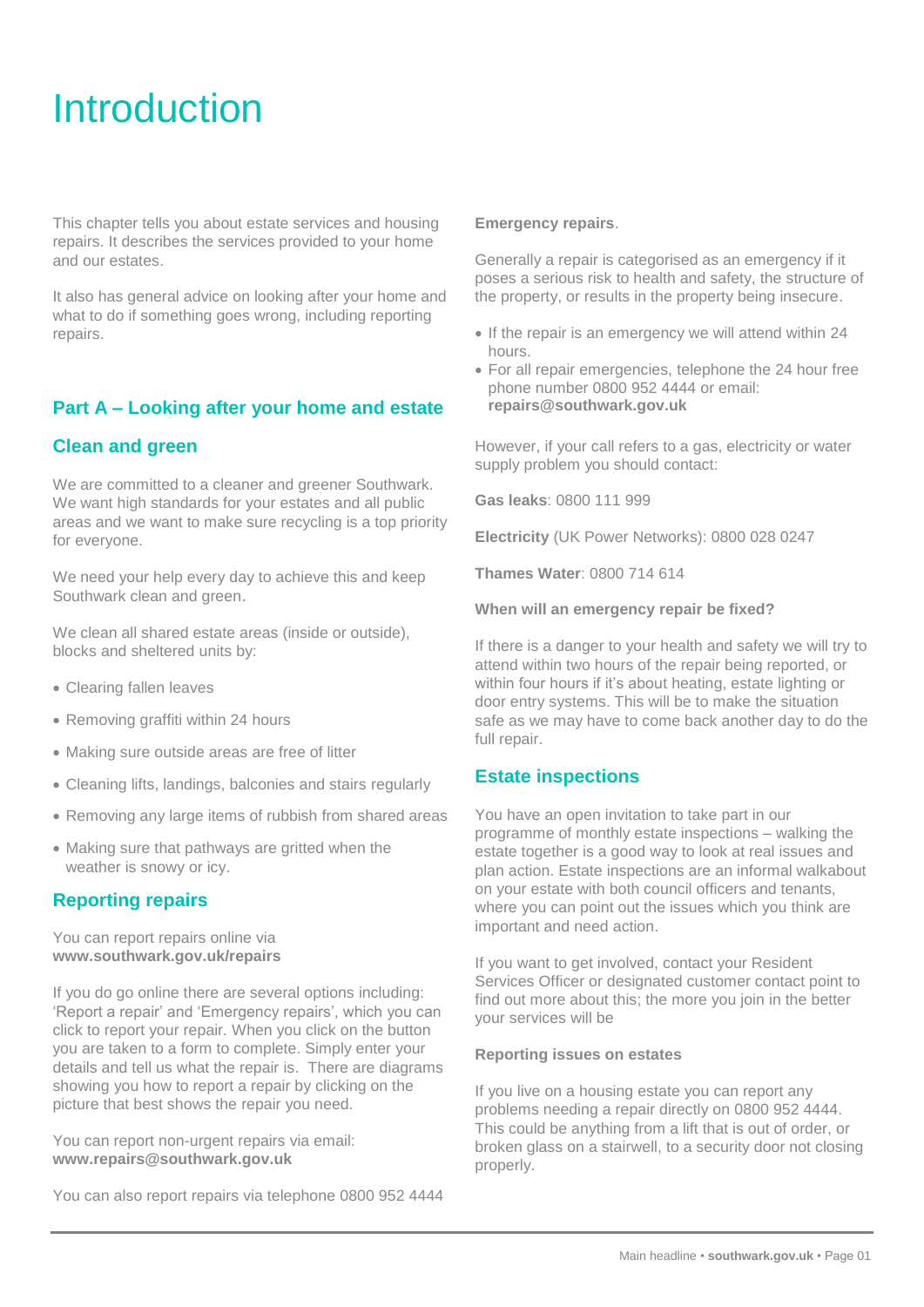If you live on an estate and there are problems with estate cleaning or dumped cars, you can either contact your Resident Services Officer or the environmental services' helpline on 020 7525 2000

You can also report problems with street lights, your rubbish collection, street cleaning or rubbish left on the street directly on 020 7525 2000

# **Rubbish**

It's a chore, but disposing of rubbish properly saves our time and your money.

- Putting rubbish and recycling in the chutes or bins provided, as directed by us, will help to keep your area a decent place to live
- If you put nappies and sanitary towels, for example, in the toilet this will inevitably cause blockages and we charge fees for blockage by careless disposal
- Leaving rubbish lying around, especially in corridors or stairwells, can cause a hazard, especially in the event of an emergency, as these are your escape routes
- Rubbish carelessly dumped will also attract vermin and we prosecute those responsible

Don't dump it - tell us and we'll collect up to six items for £18

#### **Bulky rubbish**

Do not dump bulky items, such as furniture, in the street or in any shared area.

If you need help to get rid of any large items such as furniture you can arrange this, for a charge of £18, by completing our on-line form at **[www.southwark.gov.uk](http://www.southwark.gov.uk/)**

Alternatively you can call our environmental services helpline on 020 7525 2000 and we will arrange collection within five to ten days.

Dumping in shared areas and the street is antisocial and, if we have evidence, we will prosecute with a view to recharging for the costs of removal.

For garden or builders' waste, please check with the environmental services helpline for current arrangements.

# **Chutes**

Only everyday domestic household rubbish, wrapped or in a bag, goes down the chute. Try to do this between 8am and 8pm to reduce disturbance to your neighbours.

Do not put cardboard boxes, coat hangers, umbrellas, brick rubble, wood, etc, down the chute – it will cause blockages and is inconvenient for everyone and costly to clear.

If a hopper door of a chute is broken or missing, you should report it to the *StreetLeaders* on 020 7525 2000 and we will try to repair it as a matter of urgency.

If you put material into the chutes that is not normal household rubbish you are creating a fire risk for both yourself and your neighbours and you may also be breaking your tenancy agreement.

# **Lifts**

All our lifts are serviced regularly but inevitably there are occasional breakdowns. You can help us keep them in working order by making sure:

- Any problems are reported immediately on 0800 952 4444
- Your children and their friends do not play in or with the lifts or its parts
- Lift doors are not blocked or held open
- Lifts are not overloaded by heavy items

Every lift has an instructions plate inside telling you what to do if it breaks down.

# **Recycling**

Recycling services include weekly food and garden waste collections and fortnightly collections for both rubbish and dry recyclables.

Below are just some of the items you're able to recycle in Southwark, either at a local recycling centre or by using your blue bin or box, clear bag collection (or communal bins if you live in a flat).

Please ensure you only include items listed and remove lids, tops, caps and corks and rinse out any remaining food.

- **Glass**: glass bottles and glass jars of any colour
- **Metals**: drink cans and food tins please empty, rinse and crush; biscuit, cake and sweet tins; metal lids (from glass bottles and jars); aluminium foil (clean only); aerosol spray cans - do not puncture or squash
- **Plastics**: plastic drinks bottles; plastic household bottles, e.g. shampoo and detergent bottles; plastic food trays, tubs, pots, lids and tops
- **Paper**: newspapers and magazines; catalogues and brochures; junk mail, flyers and leaflets; envelopes (please remove the plastic windows); telephone directories, including the Yellow Pages; shredded paper (please put in a used paper envelope or paper bag); greeting cards; food packets (like cereal boxes); cardboard (please remove any plastics from boxes, break down cardboard, and flatten); egg boxes;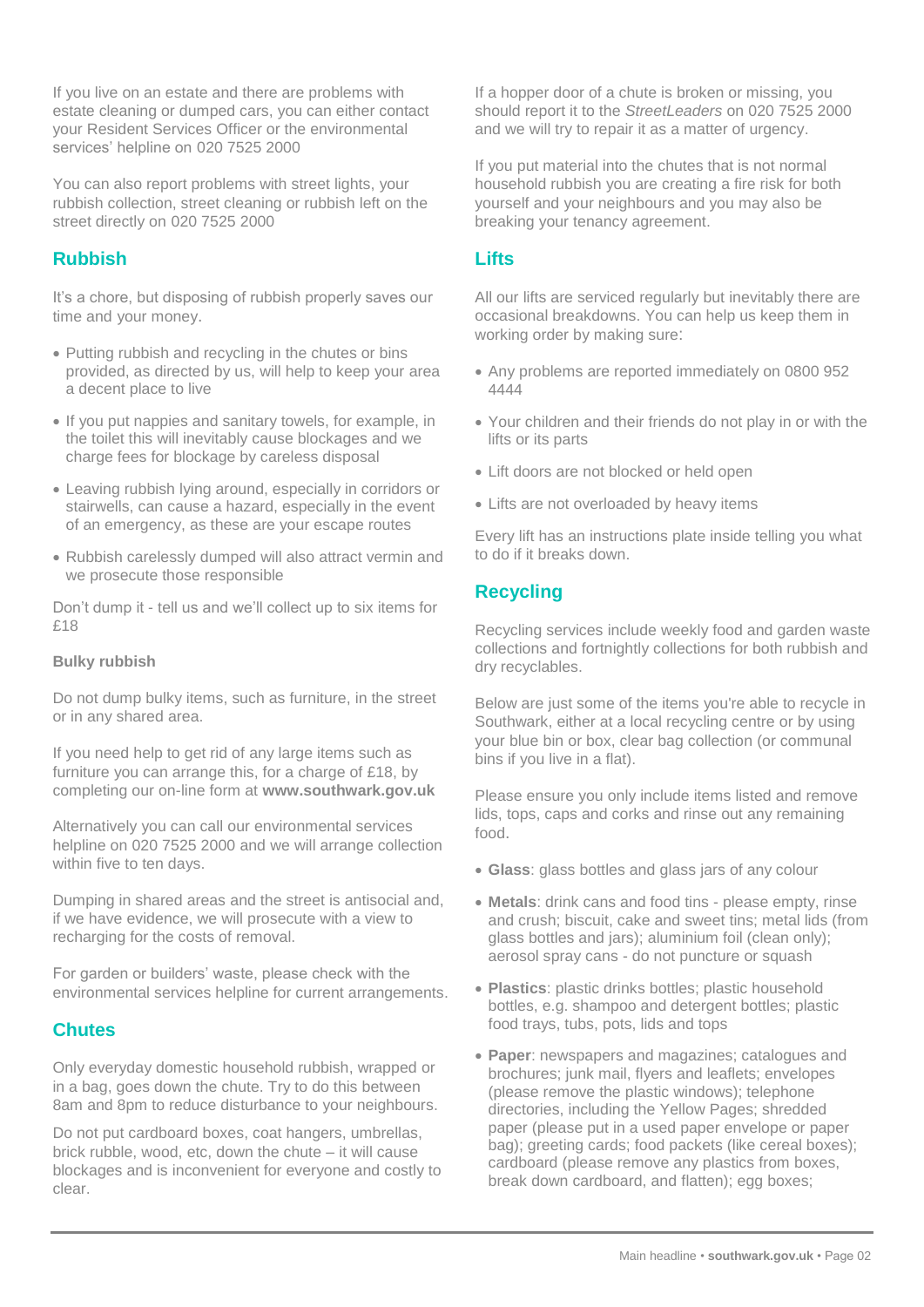detergent and washing powder boxes; tissue boxes; toilet roll tubes and kitchen roll tubes

 **Cartons**: food and drink cartons such as Tetra Pak (commonly used for milk and juices)

#### **Contamination**

Please only place the items listed above inside your blue bin or box, communal recycling bin or clear bag.

These items should not be placed in the recycling:

- Food waste
- Textiles
- Plastic bags
- Black bags
- Small items of household furniture

Please place materials into bags, boxes or bins. Loose recycling materials presented in black bags will not be collected.

Many tenants have door to door recycling schemes with regular deliveries of clear plastic bags to use for recycling as directed.

For details of your local recycling facilities contact your designated customer contact point.

Remember: the more you recycle, the less it costs everyone.

To dispose of harmful chemicals, for example paint stripper, turpentine, wood preservative or varnish, please call the City of London's Hazardous Waste Removal information line on 020 7332 3433.

Batteries: shops selling these often have a bin for used and dead batteries

#### **Engine oil**

It is illegal to put engine oil down the drain and it is harmful to the environment. Simply take any waste oil to:

#### **Veolia ES Southwark Ltd**

Veolia Environmental Services (UK) Plc Southwark Integrated Waste Management Facility 43 Devon Street Peckham SE15 1AL

## **Part B – Looking after your home – Your repairs service**

# **Introduction**

It is a condition of your tenancy that you must use the property (including its fixtures and fittings) carefully, and take reasonable care of it.

You must also take care of interior decoration and repay us the cost of any repair or replacement to the property, block or estate, resulting from your negligence or failure to use the property carefully, and take such reasonable care of it.

It is also a condition of your tenancy that we, as your landlord, agree to carry out certain repairs. This is generally to keep the structure (roof, brickwork, and so on) and the outside of your home in good repair and to maintain the installations (pipes and equipment) for water, electricity, gas and drainage inside your home.

#### **Allow us to inspect**

For your part, you must agree to allow us to enter your home to:

- Inspect the state of the property
- Carry out pest control treatments
- Service your gas installation
- Carry out any of our duties described in the conditions of tenancy, including repairs

#### **Tell us of any problems**

We also require you to tell us of any problems with the state of repair of the property and common parts as soon as possible. And, if we in turn fail to carry out our repairing responsibilities, you will be entitled to fair and reasonable compensation, which may be deducted from any debt outstanding to us.

We expect your repairs to be carried out as quickly as is reasonably possible and we have also agreed a code of conduct with our contractors for working in your home.

#### **Repairs we are responsible for**

We are responsible for maintaining the structure and outside of your home and pipes for water, electricity, gas and drainage inside your home; to include:

- Drains
- Gutters and external pipes
- Service roads
- Designated play areas
- Entrances
- Entrance halls
- Staircases
- Roofs
- Firefighting equipment.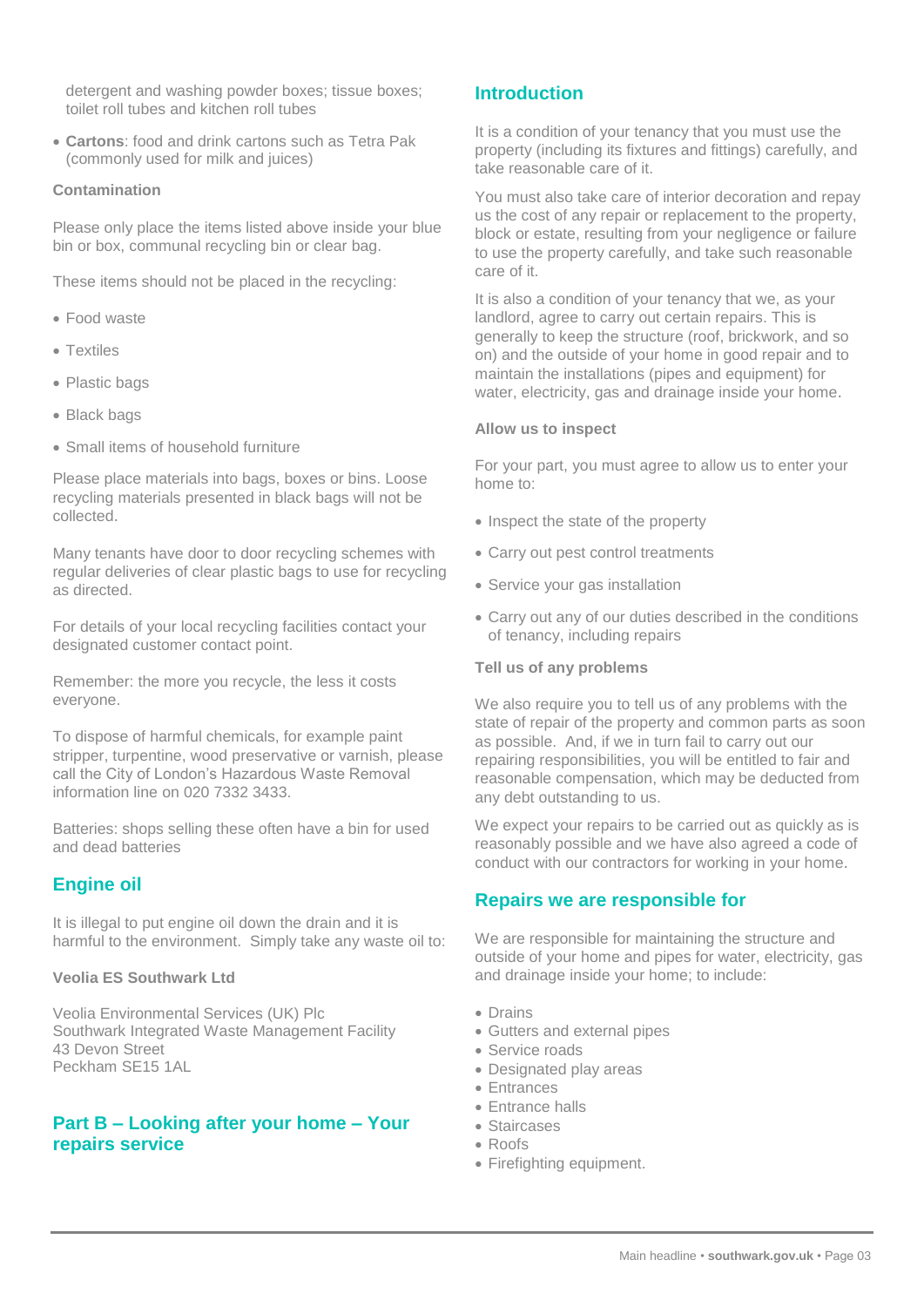Subject to reasonable expenditure and consultation this may also apply to the following:

- Lifts
- Communal TV aerials
- Entry phones
- Communal lighting
- Refuse collection facilities
- Communal heating
- Ventilation services

We are not liable for any repair that you have caused by not looking after the property properly, even if it is a repair that we would normally carry out, including sinks blocked due to pouring cooking oil and fat into the sink.

## **Repairs we can charge for**

We will charge you the full cost of a repair if you have caused it by your abuse or negligence, or if we have had to force entry because you have not allowed access for pest control, gas servicing or during a major work project.

# **Vandalism and neglect**

We are not responsible for repairs caused as a result of damage or neglect by you, your family, your visitors or your pets, including any accidental damage or any alterations you may have made. In some circumstances, if you damage our property, we will consider that you have broken your tenancy agreement. If we have to carry out any repairs you have caused we will charge you for the full cost of the work including our administrative costs. If you cause serious damage to our property you risk losing your home.

If your home has been damaged by criminal action, you must report this to the police, so that they can investigate the matter. The police will give you a crime number, which you must give us so that we can arrange any repairs that are needed; although you should note that obtaining a crime number will not automatically mean that we will undertake a repair free of charge.

#### **Repairs you are responsible for**

You are responsible for the general upkeep of your home. When your tenancy ends, you must leave the property clean and tidy and ready for the next tenant to move in. If you do this and give us four weeks' notice and a forwarding address we may pay you an allowance to say thank you.

You are responsible for most minor repairs to your home, including repairs to:

- Electric plugs
- Fuses and light bulbs
- Inside doors
- Inside door and cupboard handles
- Catches and locks
- Garden gates and fences
- Toilet seats
- Broken glass inside your home
- Floor tiles
- Small cracks in plaster
- Washing machine connections

You are also responsible for your garden, including any trees and window boxes, and must keep all garden space, balconies and yards tidy and free from rubbish.

# **Reporting a repair**

Report repairs 24 hours a day, seven days a week, 365 days a year. Our repairs service is always open so that you do not have to wait to report a repair.

- The best way to report a repair is online via **[www.southwark.gov.uk/repairs](http://www.southwark.gov.uk/repairs)**
- There are pictures and diagrams to help to pick the right repair for you
- You can also report a repair via freephone telephone: **0800 952 4444** (mobile users may incur charges).

If you report a repair via telephone be ready to give us:

- A daytime contact telephone number and your name and address
- All of the information you have about the repair
- Any previous report of the repair

To help you identify a fault we have a **Repairs finder** chapter online which contains pictures of different types of repairs.

#### **By post**

You can report repairs in writing to MySouthwark service point.

#### **By email**

You can report non urgent repairs by emailing **[repairs@southwark.gov.uk](mailto:repairs@southwark.gov.uk)**

**By visiting our website**

You can also report repairs on our website **[www.southwark.gov.uk/repairs](http://www.southwark.gov.uk/repairs)**

# **Emergency repairs**

Emergency repairs are those that you need because of the risk of injury to people or major damage to your home. An emergency repair will often be temporary and more work may be needed. Our staff will help you make sure these follow up repairs are carried out.

You can report an emergency repair on Freephone telephone 0800 952 4444

Because these repairs are urgent, we cannot always give you an appointment. We may even have to ask you to stay at home until our contractor can visit.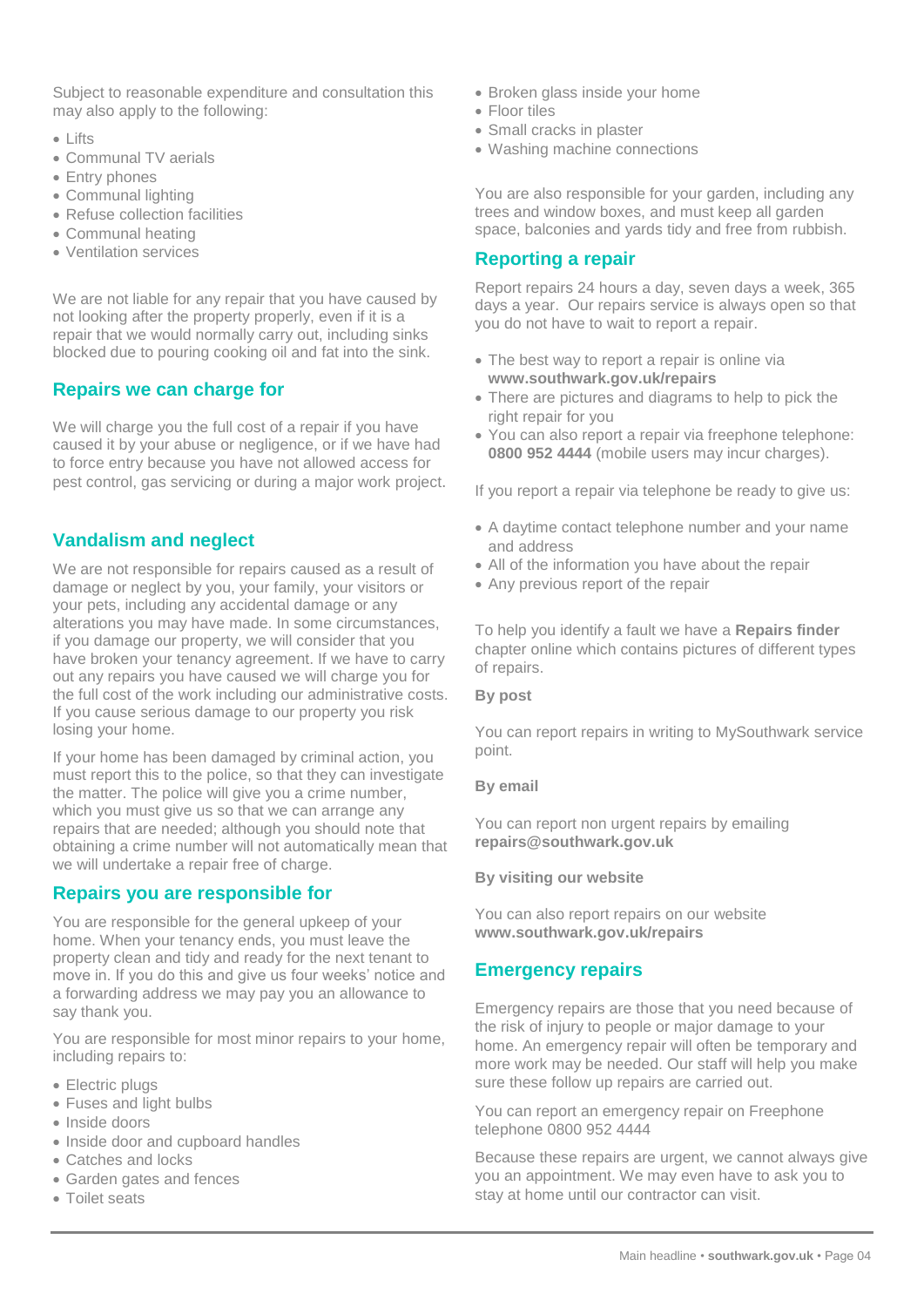# **Reporting gas repairs**

If you smell gas, please phone the emergency number 0800 111 999 immediately. It does not matter who your supplier is. This is a freephone number unless you are calling from a mobile phone. Repairs to any gas cookers or similar appliances that you have fitted are your responsibility. Please note these must be fitted by a 'gas safe' registered installer. You should report repairs to gas fires or boilers on **0800 952 4444** in the normal way.

# **Getting ready for the repair**

Sometimes someone may need to visit your home to inspect the repair before we can register it. If this is the case we will make an appointment and the visiting officer will carry Southwark Council identification. We may also have to ask you to remove furniture, curtains or carpets from a room before the repair is started. Our staff will tell you about this when making the appointment for the work. If you do not do this the work may be delayed.

#### **Service standards: When will your repair be done?**

#### **Emergency – within 24 hours**

Our contractor will attend within 24 hours. Where there is a danger to your health and safety, we will try to attend within two hours of you reporting the repair. Please note that this is a 'make safe' service, we may carry out the full repair as a lower priority.

Examples of emergency repairs include:

- Having no electricity inside your home
- All serious plumbing leaks where the building is in danger of damage and the leak cannot be contained in a bucket, for example
- Serious leaks in the roof and other major structural problems
- Making your property secure following a break-in
- A blocked toilet when there is only one toilet in the home

#### **Urgent – within three days**

These are repairs that, while not an emergency, can be a serious nuisance if they are not repaired.

Examples of urgent repairs include the loss of:

- Some electrical power
- Some of your water supply
- All or some of your heating or water heating during the colder months (between 31
- October and 1 May).

#### **Non urgent - within 20 working days**

These are routine repairs which our contractors will carry out within 20 working days.

Examples of non-urgent repairs include:

- Minor plastering
- Minor electrical and plumbing repairs

Sometimes we will have planned major work that will include the repairs that you have identified. In these cases there may be a reasonable delay before we start work as long as there will be no serious risk to your health and safety.

#### **What to do if you are not happy with a repair**

The first thing you should do is contact us on 0800 952 4444 and we will send someone round to either fix or inspect the problems.

In the unlikely event that this does not work you may want to apply to the arbitration tribunal to make an independent decision about the work.

Either way, we may be able to offer compensation if we have not kept to our side of the agreement and have not done your repairs or have done them badly.

#### **Appointments and working hours**

Normal working hours for non-urgent repairs are from **8am to 8pm** and we aim to make an appointment for all repairs. Some larger repairs will take some time to carry out so appointment times for those will be limited.

We offer three different appointment slots:

- Mornings (8am to 1pm)
- Afternoons (12pm to 6pm)
- School run (10am to 3pm)

Missed appointments cost time and money. If we make an appointment for a repair or an inspection and we do not turn up to that appointment you are entitled to claim compensation, unless there is a reasonable excuse for us missing the appointment. If we have made an appointment with you and you do not keep it we may charge you for attending.

# **Forcing entry**

There are certain situations where we will need to take action to protect the wellbeing of you or your neighbours. If we cannot do this under normal circumstances we have the right to force entry to your home. We will only do this under special circumstances, for example, if we need to:

 Service your gas appliances and we have not been able to contact you after two attempts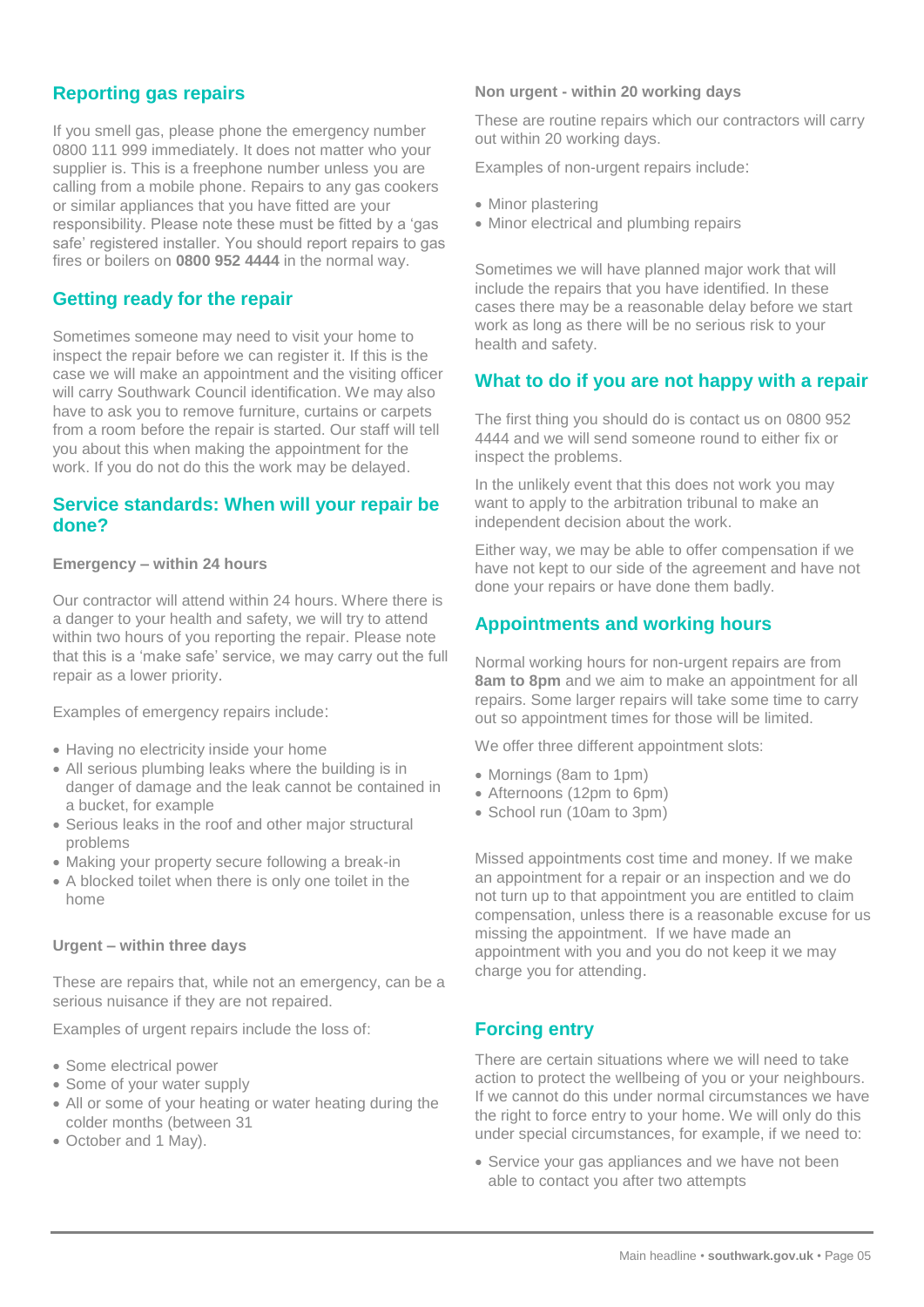Treat your home for **pests** and we have not been able to contact you after two attempts

We may also force entry to your home to carry out repair inspections or routine repairs such as repairing water leaks. We will only force entry to your home if the repair problem is serious and we have not been able to contact you. In these cases we are likely to charge you the cost of repairing any damage caused.

The only other time we may need to force entry to your home is if there is a fault in your home (for example, a leak or other similar emergency) that could injure you, or damage your property, or another property.

# **Decorating**

You are responsible for decorating the interior of your home.

If, however, your decorations are damaged following a repair, we may either repair that damage or pay you an allowance to have the damaged areas redecorated.

In line with our legal obligations, we will carry out any outside works where necessary to maintain the condition of the building. There are set timescales for when we must carry out certain repairs.

## **What if repairs are not done?**

Our aim is to complete the majority of the jobs raised right first time, some jobs may be too complicated to allow this to happen but we will advise you of this so that it is clear what you should expect.

If we have not finished a repair you should contact us on 0800 952 4444. If the repair is not started within the timescales shown in our service standards (see 10 Service standards: when will your repair be done? in this chapter) or the Repairs finder, you may be entitled to compensation. You can also arrange to carry out the repair yourself and we will refund your costs. There are, however, strict conditions for doing this.

You can only arrange for repairs to be carried out yourself and be refunded if:

- You can prove that you told us about the repair
- We have not carried out the repair within the time limits
- The work does not cost more than £320
- The repair is in your home

If you meet these conditions and you want to carry out a repair yourself you must follow the procedure below.

#### **Procedure to carry out your own repairs**

You may carry out the repair or arrange for the repair to be carried out by a building contractor. We will check that the work has been satisfactorily carried out, then refund you the costs we would have had to pay if we had carried out the work. We will tell you our costs if you ask us. Just to be clear we will not refund you the amount that you paid.

The government runs a Right to Repair scheme for certain repairs. If one of the following repairs is overdue you should contact us on 0800 952 4444 to see if it is included in the Right to Repair scheme. You may then be able to get someone else to carry out the repair and claim compensation. The cost of the repairs are limited

The qualifying repairs are:

- Loss of electricity
- Loss of water supply
- Loss of gas supply
- A blocked flue to your boiler or open fire
- No heating
- A blocked or leaking toilet wastepipe
- A toilet that will not flush (if it is your only toilet)
- A blocked kitchen sink
- A leaking pipe, tank or cistern
- A leaking roof
- An insecure door, window or lock
- A loose banister or handrail
- Rotten stairs or floor
- A door entry system not working
- An extractor fan not working.

a) If we have not carried out the repair within the times in the service standards or repairs finder chapters, you must tell us in writing that you are going to carry out the repair or arrange for the repair to be carried out.

b) If, after seven days (or 24 hours, if it is an emergency repair) of receiving this written notice, we have not:

- Carried out the repair
- Told you in writing that we could not carry out the work because we could not get in to your property
- Told you in writing that the repair would cost more than £320
- Told you in writing that we are not responsible for the repair or that the repair is not necessary

# **Improving our repairs service**

We are always trying to improve our repairs service so we do need to know when you are not happy with the quality of the work.

To help us improve the service, we carry out satisfaction surveys. Do not be surprised if one of our staff calls you when the work has been finished to ask you how well it went. If we have not been able to call you, we will send you a feedback form asking for your comments. We also use research companies to carry out independent surveys to help us assess our performance.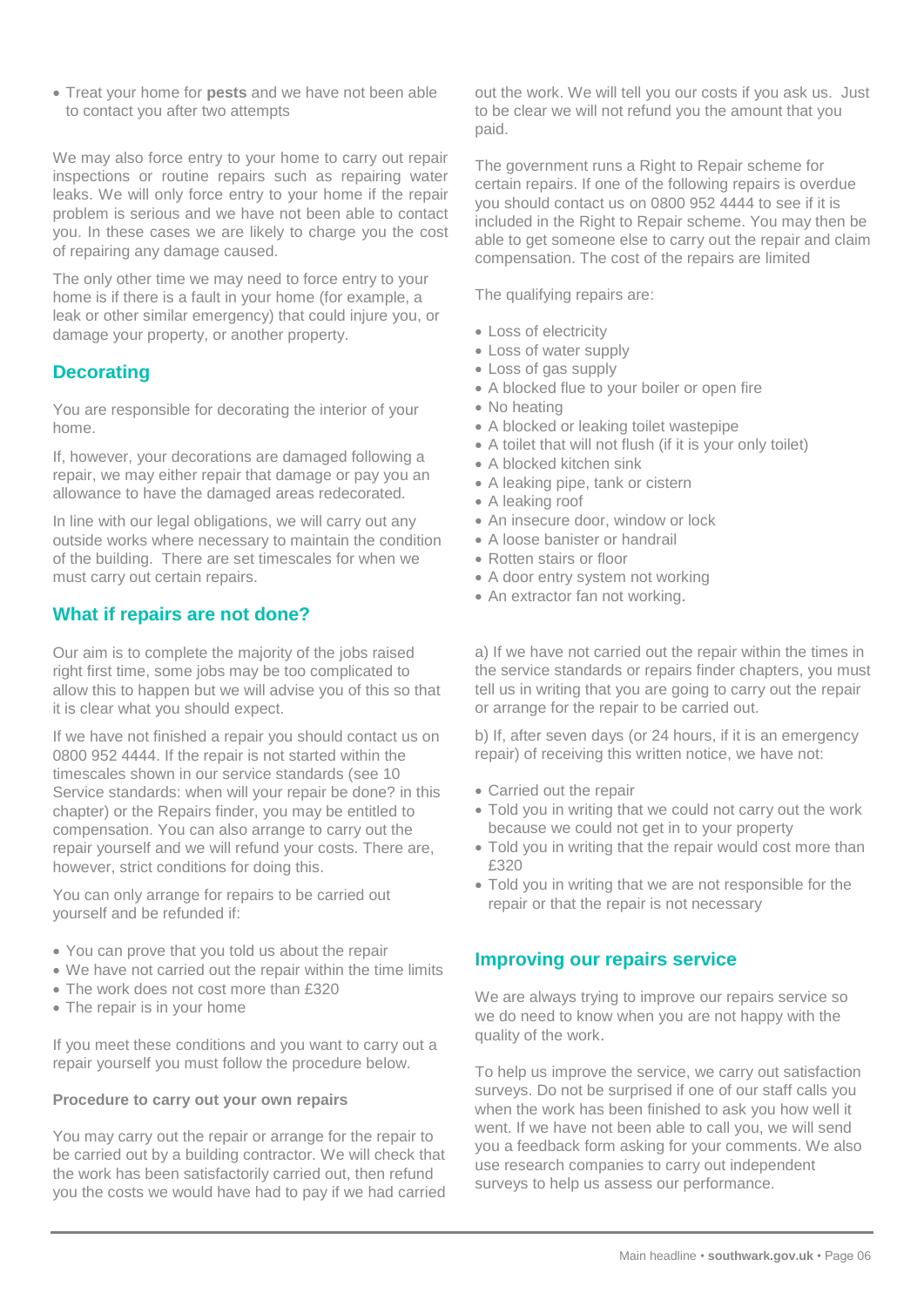# **Contractors' code of conduct**

Our contractors must:

- Not play radios when working in your home
- Not smoke when working in your home
- Make sure that there is clear and safe access to your home at all times
- Make sure that they carry identification
- Not use abusive or offensive language
- Not leave dangerous tools around
- Park considerately
- Use dust sheets and clean up afterwards
- Make sure your services are reconnected at the end of the day
- Wear appropriate clothes

# **Protecting against frost damage and burst pipes**

If you have a burst pipe, you should:

- Switch off your central heating or immersion heater
- Turn off the main stopcock (make sure you know where it is)
- Put something under the leak to catch water
- Turn on taps to drain water out of the system
- Report the problem to us on 0800 952 4444

If cold weather is forecast you can help reduce the risk of burst pipes by:

- Making sure taps are turned off fully
- Reporting any overflows
- Keeping your home as warm as possible

# **Going away**

If you leave your home empty for more than a couple of days you should:

- Turn the water off at the mains
- Turn off your water heating, especially electric immersion heaters
- Turn down your central heating
- Unplug all appliances

# **Condensation**

Condensation is caused when warm air meets a cold surface. It can damage your home, clothes and bedding if you do not treat it. It can also cause mould to grow on walls and ceilings.

You can reduce condensation by:

 Making sure your home is warm and well ventilated: do not block up airbricks or any other types of ventilation

- Opening windows or using any ventilation (such as window fans) and closing the kitchen door when cooking
- Opening windows or using any ventilation and closing the bathroom door when running a bath
- Opening windows or using ventilation and closing doors when washing and drying clothes and drying clothes outside wherever possible
- Keeping your home warm by making sure there is a gap between your radiators and any furniture.

# **Keeping your home secure**

- Always check the identity of callers before you let them into your home
- Lock your doors and close your windows when leaving your home
- Use your door chain and spyhole if you have them

We have provided door entry security systems to a large number of properties. We have designed these systems so only people who live in your block or their visitors can get in. For more information please read the door entry and CCTV systems in the Respecting others chapter of your handbook. Do not install any security gates or grilles yourself without asking us for permission first. We will only give you permission if you can show that the police and the fire brigade approve of the gates that you want to install.

#### **The password scheme**

To reduce the threat of bogus callers, we have introduced a password scheme. If you would like to be included please contact MySouthwark service point where you can give them a password that Resident Services Officers and contractors will use when visiting your home. You can change this password at any time.

# **Bogus callers**

Some criminals trick their way into homes so that they can steal.

To help protect yourself:

- Join our password scheme
- Always ask callers for their identity card
- Use your chain and spyhole if you have one
- Do not let strangers or anyone you are not sure about into your home

All our workers and contractors carry identity cards. Always ask to see their card before you let anyone in. If you are not sure, please contact MySouthwark service point or the police. Genuine callers will not mind being asked for identification and will expect you to ask. If in doubt, keep them out.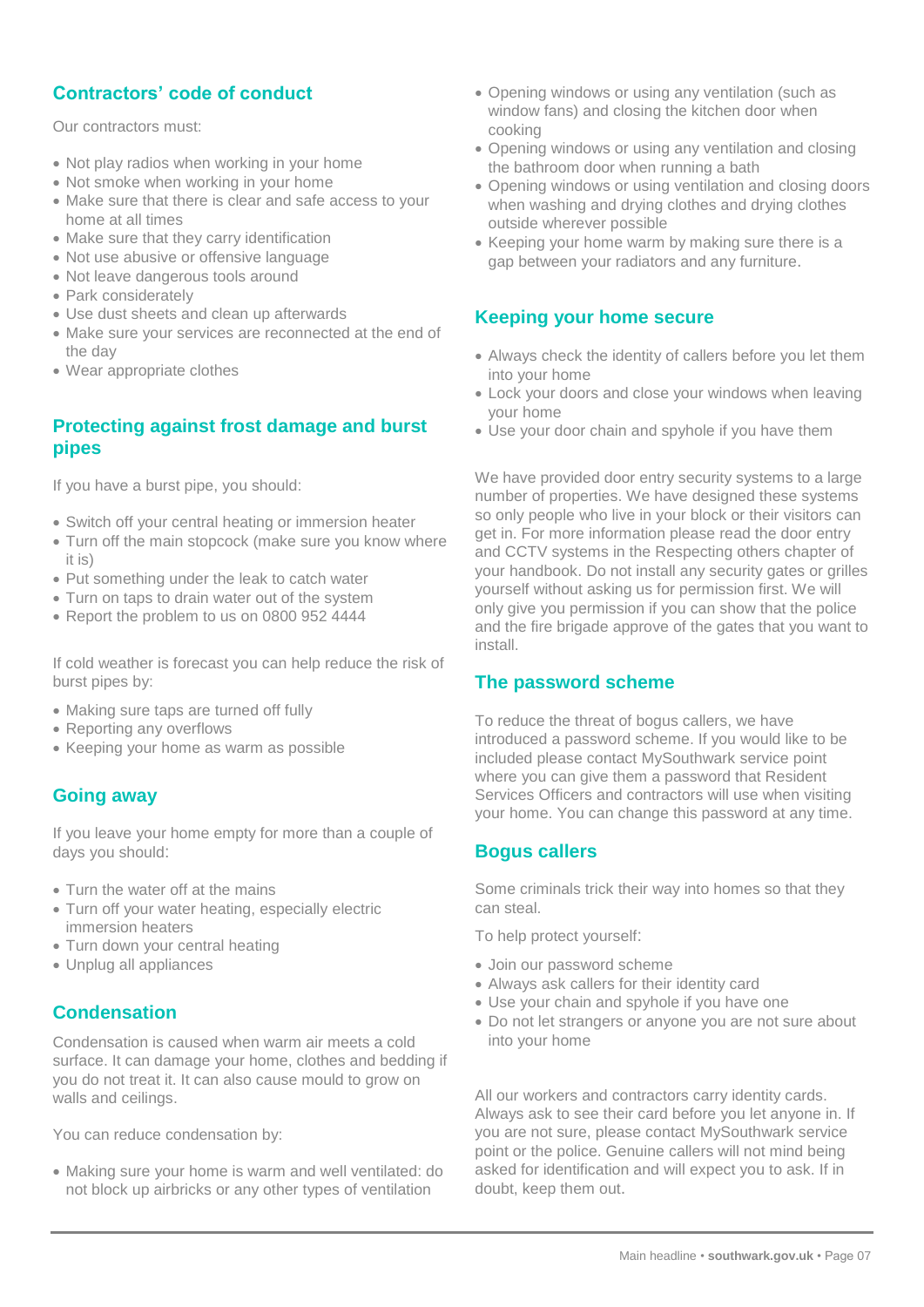# **Saving energy in your home**

You can get advice about energy in your home from a number of sources, including:

- Your gas or electricity suppliers
- The Southwark Council website [www.southwark.gov.uk](file://///lbsth-hou-ns1/bournemouth_user$/SCharles/My%20Documents/Tenants%20Handbook/Updated%20chapters/www.southwark.gov.uk)
- The Energy Saving Trust advice centre on 0800 512 012

Using energy efficiently is important to reduce your cost of living and to help protect the environment. There are simple steps you can take to reduce your fuel bills and keep your home warm and comfortable (keeping warm and comfortable also helps you keep healthy):

- Only boil enough water in your kettle for what you need to save £20 a year
- Keep lids on cooking pots. This speeds up cooking times and saves fuel
- Unplug mobile phone chargers and switch off your TV and computer instead of leaving them on standby to save £30 a year
- Switch off lights when you leave the room to save £10 a year
- Close your curtains at dusk to keep heat in and tuck curtains behind radiators where possible
- Energy saving light bulbs use less energy and last ten times longer. One 20W bulb can save you £60 over its lifetime

We will usually carry out work to improve insulation and reduce heat loss as part of our maintenance programme. Your designated *My Southwark* Service Point should be able to tell you whether any work is programmed for your home and, if so, when it may be carried out.

Are you paying too much for your fuel? You may be able to save hundreds of pounds every year by changing how you are charged for your fuel (your fuel tariff) and the way you pay your bills. Consumer Direct is funded by the government to give free, independent consumer advice on your gas or electricity supply, including how to get the best deal on your energy bills. Call 08454 040506 or visit **[www.adviceguide.org.uk](http://www.adviceguide.org.uk/)**

#### **Home improvements**

You can carry out improvements to your home as long as you get your Resident Services Officer's permission in writing before you start. We will not normally refuse this permission but we may apply some conditions to the work you can do.

If you want to carry out any home improvements you should write to your Resident Services Officer explaining what work you want to do and who will be doing it. You should also check whether you need planning permission or building regulations approval. If you do, it is always best to get professional advice to help you with the work.

You can do the work when you have any planning permission and building regulations approval you need, as well as permission from us. You must pay for the work and repair any damage that you cause.

Improvements can include, among other things:

- Any additions or alteration to fixtures, fittings or services
- Decorating the outside of the property
- Replacing or installing floor coverings

We will not give you permission to put aerials or satellite dishes on walls, roofs or windows because of the damage that they could cause. We will charge you for any damage you cause with dishes or aerials. If you have put up an aerial or dish and we need to put up some scaffolding you will be responsible for removing it, as we will not accept liability for any damage. When deciding whether to give you permission to carry out an improvement, we will consider if:

- The improvement will make your home any less safe
- The improvement will cost us money
- The improvement will reduce the sale or rental value of the property
- In the case of floor covering, it is likely to cause a noise nuisance

Removing carpets and replacing them with a hardwood or laminate finish can greatly increase the level of noise and cause a noise nuisance which can be annoying for your neighbours.

Where we know there may be a problem with noise, we may give you permission to install hardwood or laminate flooring on the condition you use a high quality underlay. If these improvements are permanent you cannot remove them when you move out without our permission. In these circumstances we can compensate you for improvements, as long as we gave you permission in the first place. It is always a good idea to keep receipts for any improvements you have paid for.

#### **Compensation**

You may be entitled to compensation for any improvements you have carried out, but this applies only when your tenancy ends. Please contact your Resident Services Officer for more information.

If you carry out improvements and leave the property while you are still an introductory tenant, you will be not be entitled to any compensation.

#### **Home insurance**

We cannot insure your furniture, belongings and decorations against theft, fire, vandalism, burst pipes or leaks. We strongly advise you to take out household contents insurance. You can insure your belongings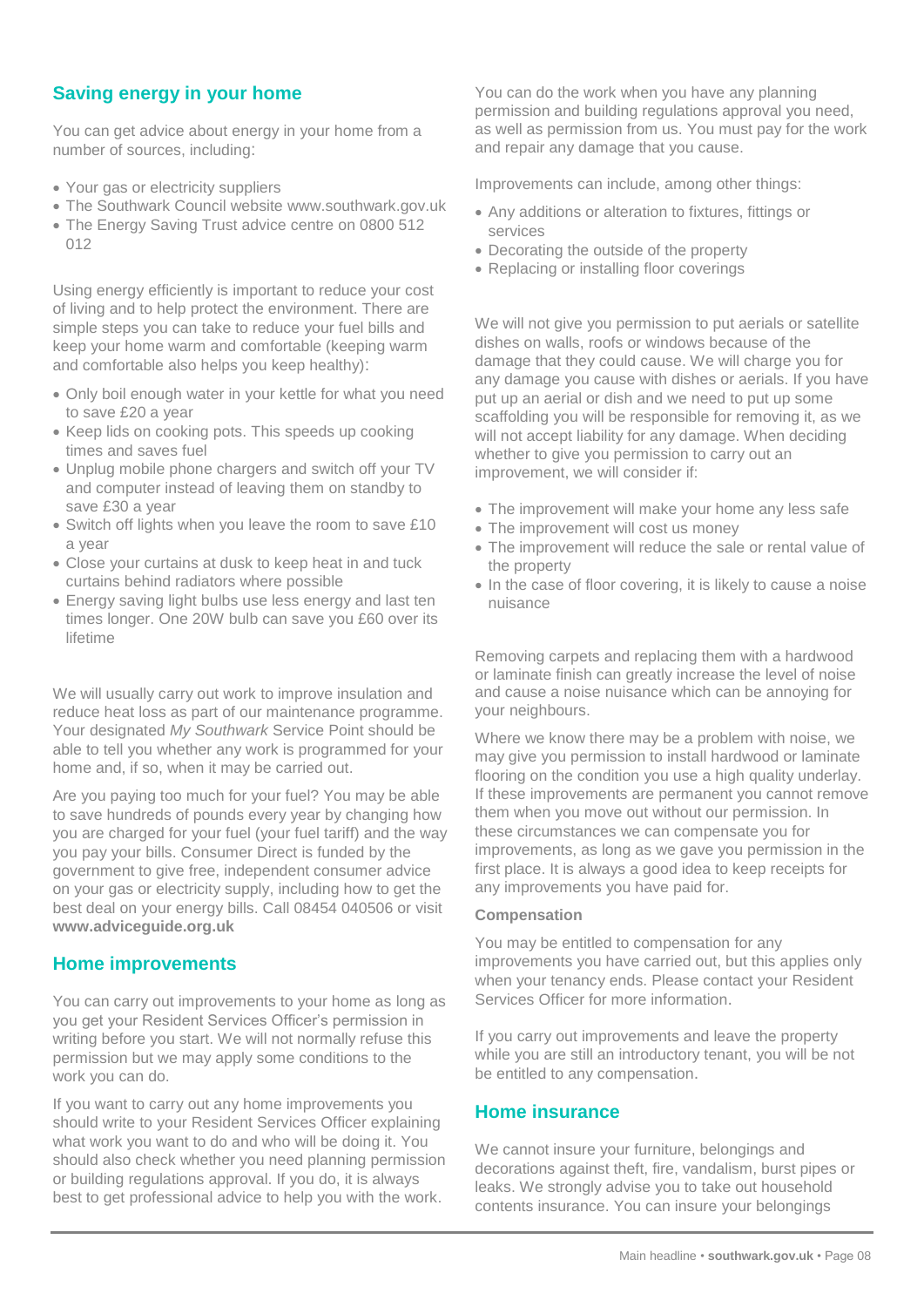under a low cost home contents insurance plan arranged through a designated national insurer. For more information please pick up an information pack from your customer service point, or email **[crystal@jltgroup.com](mailto:crystal@jltgroup.com)** or call 0845 601 7007.

# **Planned maintenance and improvements**

We carry out programmes of major repair and improvement every year. These could be:

- Planned maintenance schemes, like our programme for decorating the outside of properties; gutter clearance or drain jetting
- Repairs or improvement schemes aimed at improving your homes to modern day standards, such as new kitchens and bathrooms

All housing area's have a programme of the refurbishment works we have planned for the next two years so you will be able to check to find out if your home is included. We develop these programmes using:

- The results of surveys we carry out about the condition of our properties
- What we learn from consultations with local tenants' and residents' associations and area forums
- Professional advice from our staff or our consultants

These projects are very expensive to plan, manage and carry out so you must allow us into your home to do the work.

Your tenancy agreement states you must give us access to complete these works.

# **Major work**

Sometimes we may have to do so much work inside your home that you will have to move out for a while. These are major works that would seriously disrupt your living conditions. We will take account of a range of factors when making this decision.

If you agree to move temporarily while the work is carried out you can claim a disturbance allowance to cover your costs for disconnecting and reconnecting your services, such as gas, and the costs of moving to and from your temporary home. Your Resident Services Officer will be able to explain how to claim these costs.

If we ask you to stay in your home while we carry out such work you may be able to claim compensation. If you, or a relative, have to take time off work to give us access to your home you can claim an amount equal to any wages or holiday pay you can show us you have lost. We will also pay the cost of electricity used by our contractors.

Sometimes so much work is needed that it alters the layout of your home so that it no longer meets your needs. If this happens you will need to move permanently. In this situation we will offer you suitable alternative accommodation and you will receive compensation under the S.39 Land Compensation Act 1973.

#### **Consulting you about major works**

Where the major works to your home are to improve or convert it we will give you at least two months to comment on our proposals.

Where major works are to improve or convert a number of homes, as part of a planned programme, we will also consult the local tenants' and residents' association.

#### **Equipment and adaptations**

We can help disabled people with equipment and adaptations to their homes to make them more suited to their needs. This includes aids for carrying out household tasks, help with access to your home, getting around your home, along with bathroom and kitchen adaptations. If you require any help, contact Adult Social Care on **0845 600 1287** to ask for an occupational therapy assessment.

An occupational therapist will assess your need for this help and whether you are entitled to it. They will then work closely with the housing adaptations team to make sure that the right adaptations are provided to help you stay in your home.

If you require any repairs carried out to these adaptations, contact our Repairs Team on 0800 952 4444 or 020 7525 2600.

#### **Handyperson service**

The Handyperson Service's main aim is to help you maintain safe and independent living if you are over 60 and disabled. The service carries out small repairs and adaptations to your home, including changing lightbulbs, putting up shelves and curtain rails, for a reasonable charge.

Jobs are restricted to two hours. The handyperson does not do building work, decorating, electrical wiring, gas installations or gardening.

For more information please contact the Handyperson team on 020 7525 1862.

#### **Pest control**

If you find any of the following pests in your home, you should report it to your Resident Services Officer or contact 0800 952 4444 immediately.

- Cockroaches
- Pharaoh ants (very small pink ants)